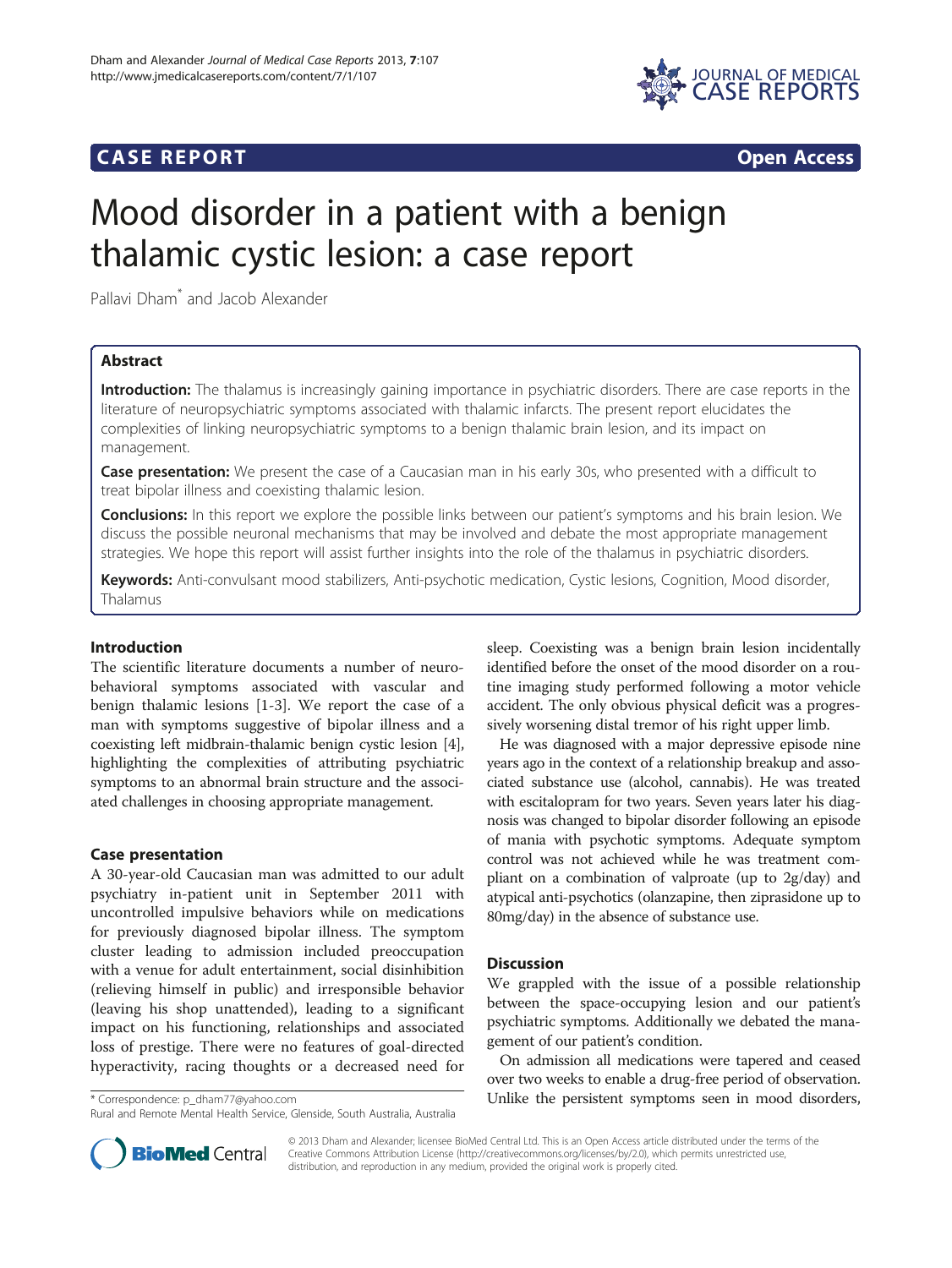episodic impulsive behaviors were noted in clear sensorium, lasting for minutes to hours with subsequent sketchy recall. Our patient was appropriate and insightful in between. No psychotic features were noted. Cognitive deficits in recall and orientation on the Mini-Mental State Examination (MMSE; 28 out of 30), and concrete responses and impaired verbal fluency on the Frontal Assessment Battery (12 out of 18) were noted. Neuropsychological testing showed deficits in auditory-visual recall, executive function, verbal fluency and abstract verbal reasoning, hallmarks of thalamic impairment, particularly with regard to the dorsolateral pre-frontal circuit with minimal impairment of general intellectual functioning. The results of a neurological examination revealed mild weakness of the left third cranial nerve, right-sided upper motor neuron deficits, wing-beating tremor and cerebellar signs, suggestive of midbrain pathology. The results of a complete blood count, serum electrolyte tests, renal and liver function tests, serum glucose test and urine microscopy study were all unremarkable. A urine drug screen was negative. A magnetic resonance imaging (MRI) scan performed on admission showed a complex cystic lesion in the left half of the brain stem extending from the left lower hemipons to the left thalamus, increased in size in comparison to the initial scan (Figure 1).

An electroencephalogram (EEG) revealed bilateral theta activity, often seen in deep midline lesions. However, our patient was also medicated with chlorpromazine and drowsy; both conditions can display this symptom pattern and hence this was non-conclusive.

Following the evaluation he was started on monotherapy with carbamazepine, gradually titrated to a dose of 500mg/day. He continues to maintain improvement at six-month follow-up. Neurosurgical advice discouraged surgical intervention owing to high risk of an adverse

outcome related to the location of the lesion and a poor risk-benefit ratio.

The thalamo-frontal circuits are implicated in mood and psychotic disorders [[5\]](#page-2-0). Thalamo-cortical dysrhythmia (TCD) has attracted increasing attention as an underlying mechanism for psychiatric disorders [\[6](#page-2-0)]. In TCD, persistent thalamic delta and/or theta range activity serves as the trigger for thalamo-cortical dysfunction [\[7\]](#page-2-0). We hypothesize that TCD possibly underpinned our patient's behavioral disturbances and subtle personality changes. Though there were symptoms suggestive of mania, it was an atypical presentation as the mood was not persistently elevated and our patient's behaviors were episodic. Another atypical feature was the lack of an adequate explanation of his experiences by our patient himself. We believe that the psychiatric symptoms were largely related to the brain lesion and not merely coexistent.

TCD has been proposed to be related to the dysfunction of low-voltage calcium channels. Anti-convulsants such as valproate and ethosuximide are known to act on low-voltage calcium channels. Carbamazepine acts primarily via blocking of voltage-gated sodium channels and may act on other channels including calcium channels [[8](#page-2-0)]. The concurrent use of anti-psychotic medications may have interfered with the initial treatment with sodium valproate in this instance, plausibly explaining the poor response.

#### **Conclusions**

Psychiatric symptoms related to benign brain lesions can be particularly difficult to diagnose because of their gradual onset and insidious course. This particular case highlights the role of the thalamus in behavioral symptoms. Patients with atypical and even typical psychiatric symptoms with co-existing brain lesions need closer